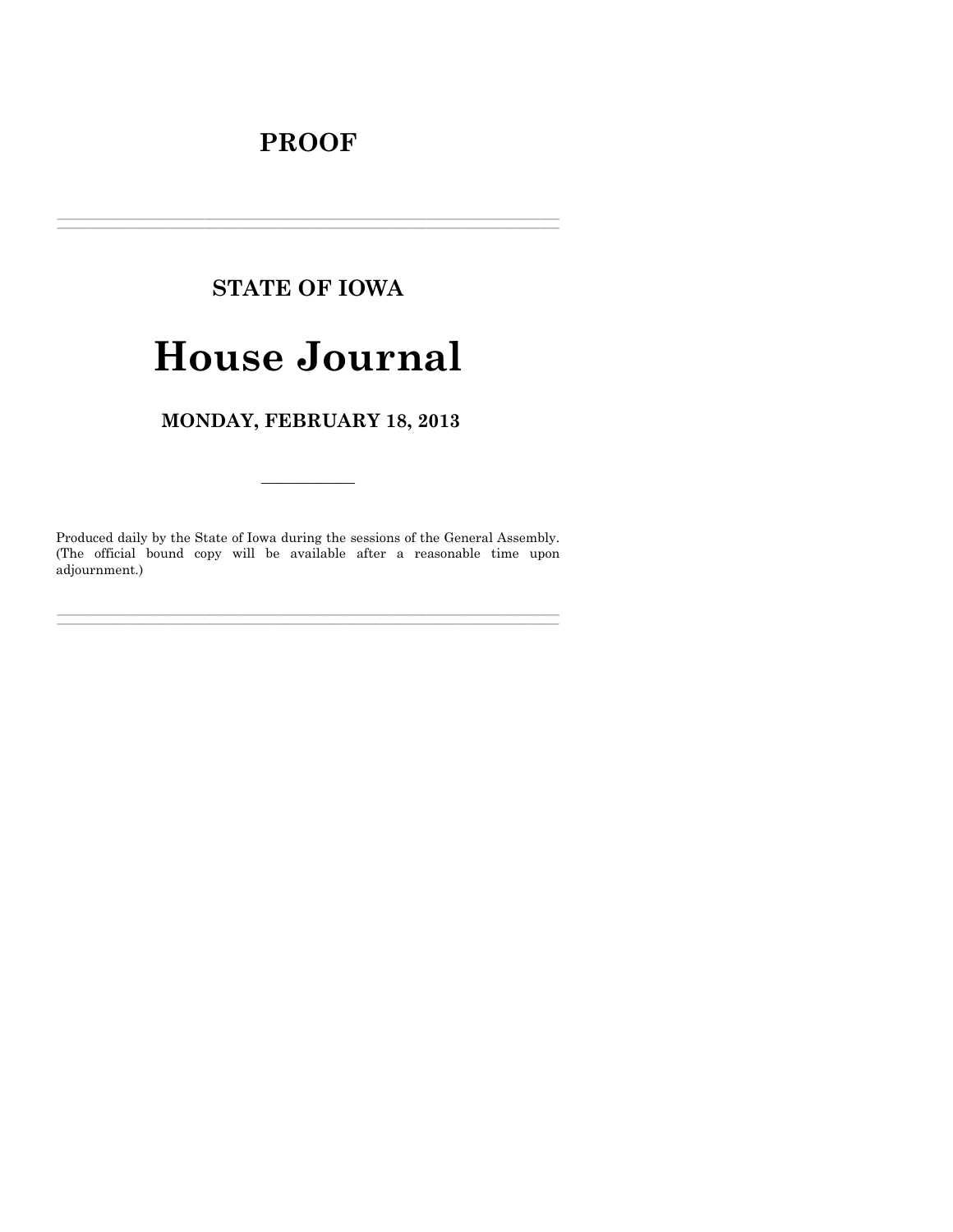# **JOURNAL OF THE HOUSE**

Thirty-sixth Calendar Day - Twenty-third Session Day

Hall of the House of Representatives Des Moines, Iowa, Monday, February 18, 2013

The House met pursuant to adjournment at 1:02 p.m., Speaker Paulsen in the chair.

Prayer was offered by Reverend Nathan Sherrill from St. Paul Lutheran Church, Council Bluffs. He was the guest of Representative Hanusa of Pottawattamie County.

#### PLEDGE OF ALLEGIANCE

The Pledge of Allegiance was led by Clearfield Elementary School students from Clearfield. They were the guests of Representatives M. Smith of Marshall and Dolecheck of Ringgold.

The Journal of Friday, February 15, 2013, was approved.

#### INTRODUCTION OF BILLS

**[House File 237,](http://coolice.legis.state.ia.us/Cool-ICE/default.asp?Category=billinfo&Service=Billbook&frame=1&GA=85&hbill=HF237)** by Kelley, a bill for an act relating to the attainment of high-performance certification applicable to elementary and secondary public school buildings.

Read first time and referred to committee on **Commerce.**

**[House File 238,](http://coolice.legis.state.ia.us/Cool-ICE/default.asp?Category=billinfo&Service=Billbook&frame=1&GA=85&hbill=HF238)** by Kelley, a bill for an act concerning the right of an employee or member to continue group accident or health insurance upon termination of employment or membership.

Read first time and referred to committee on **Commerce.**

**[House File 239,](http://coolice.legis.state.ia.us/Cool-ICE/default.asp?Category=billinfo&Service=Billbook&frame=1&GA=85&hbill=HF239)** by Kelley, a bill for an act concerning notice to employees or members of the termination or substantial modification of their group accident or health insurance.

Read first time and referred to committee on **Commerce.**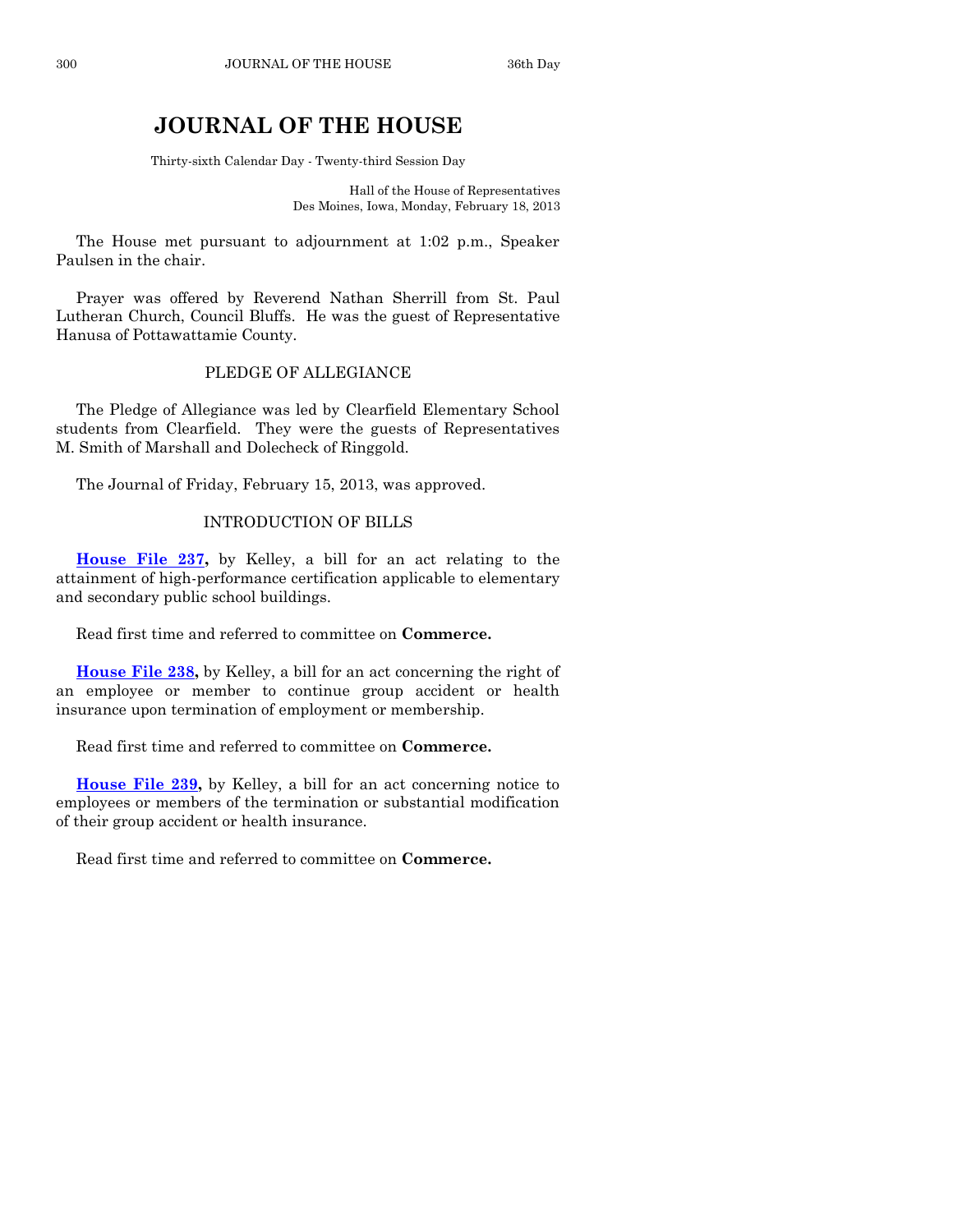**[House File 240,](http://coolice.legis.state.ia.us/Cool-ICE/default.asp?Category=billinfo&Service=Billbook&frame=1&GA=85&hbill=HF240)** by Kelley, a bill for an act providing for the conducting of a wireless communication mapping survey.

Read first time and referred to committee on **Commerce.**

**[House File 241,](http://coolice.legis.state.ia.us/Cool-ICE/default.asp?Category=billinfo&Service=Billbook&frame=1&GA=85&hbill=HF241)** by Kelley, a bill for an act establishing an energy efficiency training curriculum applicable to designated school district employees.

Read first time and referred to committee on **Education.**

**[House File 242,](http://coolice.legis.state.ia.us/Cool-ICE/default.asp?Category=billinfo&Service=Billbook&frame=1&GA=85&hbill=HF242)** by Kelley, a bill for an act providing for civil rights enforcement concerning employment rights of persons exercising their rights under the federal Family and Medical Leave Act.

Read first time and referred to committee on **Labor.**

**[House File 243,](http://coolice.legis.state.ia.us/Cool-ICE/default.asp?Category=billinfo&Service=Billbook&frame=1&GA=85&hbill=HF243)** by Kelley, a bill for an act requiring the state building code commissioner to adopt statewide requirements and standards for radon control in residential construction and making penalties applicable.

Read first time and referred to committee on **State Government.**

**[House File 244,](http://coolice.legis.state.ia.us/Cool-ICE/default.asp?Category=billinfo&Service=Billbook&frame=1&GA=85&hbill=HF244)** by Running-Marquardt, Kressig, and Steckman, a bill for an act relating to the operation of bicycles on a highway and to motorists overtaking and passing a bicycle, implement of husbandry, or slow-moving vehicle on a highway, and making penalties applicable.

Read first time and referred to committee on **Transportation.**

On motion by Upmeyer of Cerro Gordo, the House was recessed at 1:10 p.m., until 5:00 p.m.

#### AFTERNOON SESSION

The House reconvened at 5:13 p.m., Speaker Paulsen in the chair.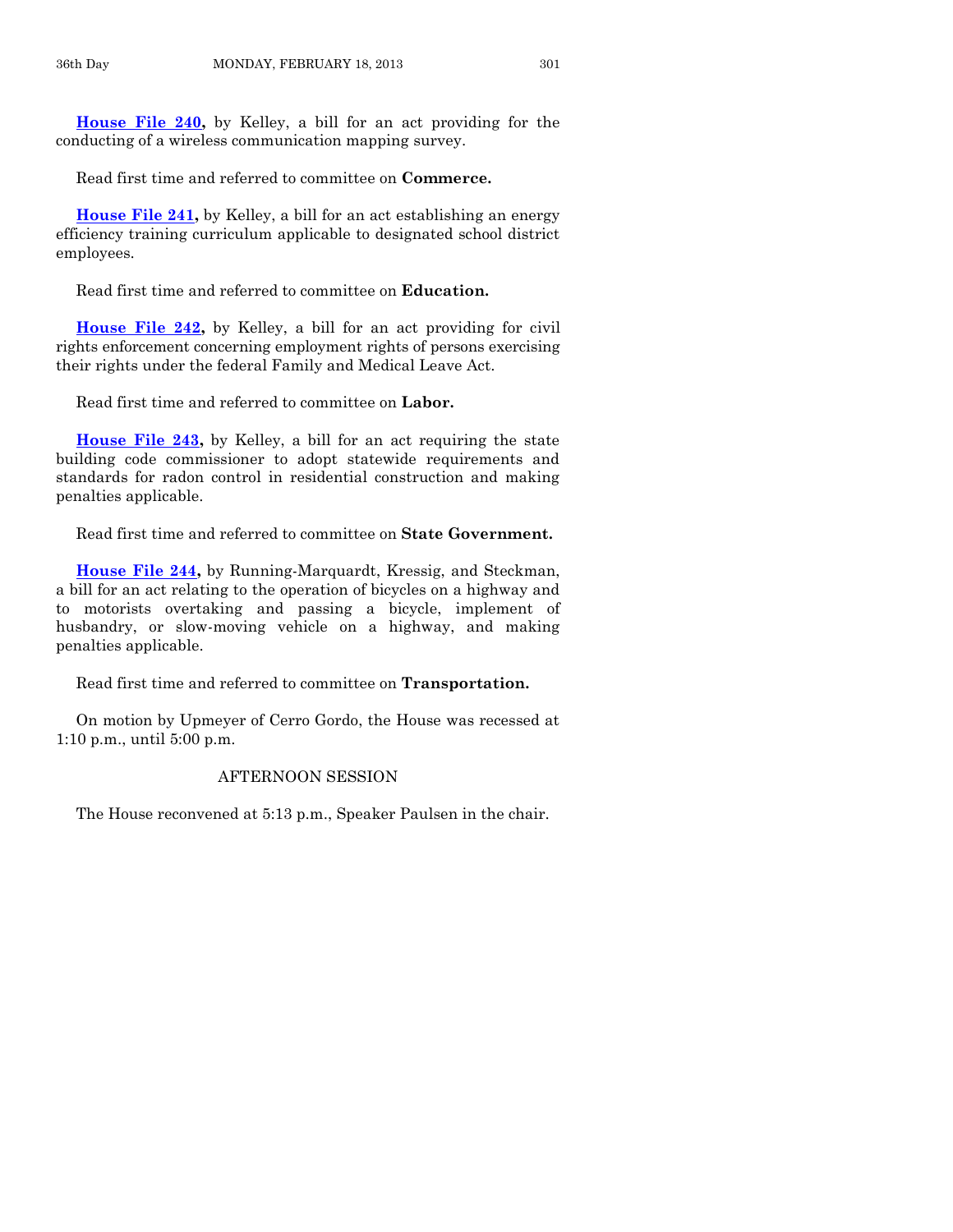# INTRODUCTION OF BILLS

**[House File 245,](http://coolice.legis.state.ia.us/Cool-ICE/default.asp?Category=billinfo&Service=Billbook&frame=1&GA=85&hbill=HF245)** by committee on Appropriations, a bill for an act appropriating moneys in the cigarette fire safety standard fund and including effective date and retroactive applicability provisions.

Read first time and placed on the **Appropriations calendar.**

**[House File 246,](http://coolice.legis.state.ia.us/Cool-ICE/default.asp?Category=billinfo&Service=Billbook&frame=1&GA=85&hbill=HF246)** by committee on State Government, a bill for an act relating to the technical administration of election and voter registration laws, including by making modifications to certain filing deadlines, preservation of certain records, elections to fill certain vacancies in office, absentee voting, voting systems, and ballot summaries.

Read first time and placed on the **calendar.**

**[House File 247,](http://coolice.legis.state.ia.us/Cool-ICE/default.asp?Category=billinfo&Service=Billbook&frame=1&GA=85&hbill=HF247)** by Kelley, a bill for an act requiring that land within a levee or drainage district be included in an abstract of title.

Read first time and referred to committee on **Judiciary.**

**[House File 248,](http://coolice.legis.state.ia.us/Cool-ICE/default.asp?Category=billinfo&Service=Billbook&frame=1&GA=85&hbill=HF248)** by Garrett and Worthan, a bill for an act relating to jurisdictional changes to small claims court cases.

Read first time and referred to committee on **Judiciary.**

**[House File 249,](http://coolice.legis.state.ia.us/Cool-ICE/default.asp?Category=billinfo&Service=Billbook&frame=1&GA=85&hbill=HF249)** by Bacon, a bill for an act excluding certain poppers and snappers from the definition of fireworks whose sale or use is prohibited.

Read first time and referred to committee on **State Government.**

**[House File 250,](http://coolice.legis.state.ia.us/Cool-ICE/default.asp?Category=billinfo&Service=Billbook&frame=1&GA=85&hbill=HF250)** by Fry, a bill for an act relating to the operation of off-road utility vehicles on secondary roads upon registration with the department of transportation, providing a registration fee, and providing penalties.

Read first time and referred to committee on **Transportation.**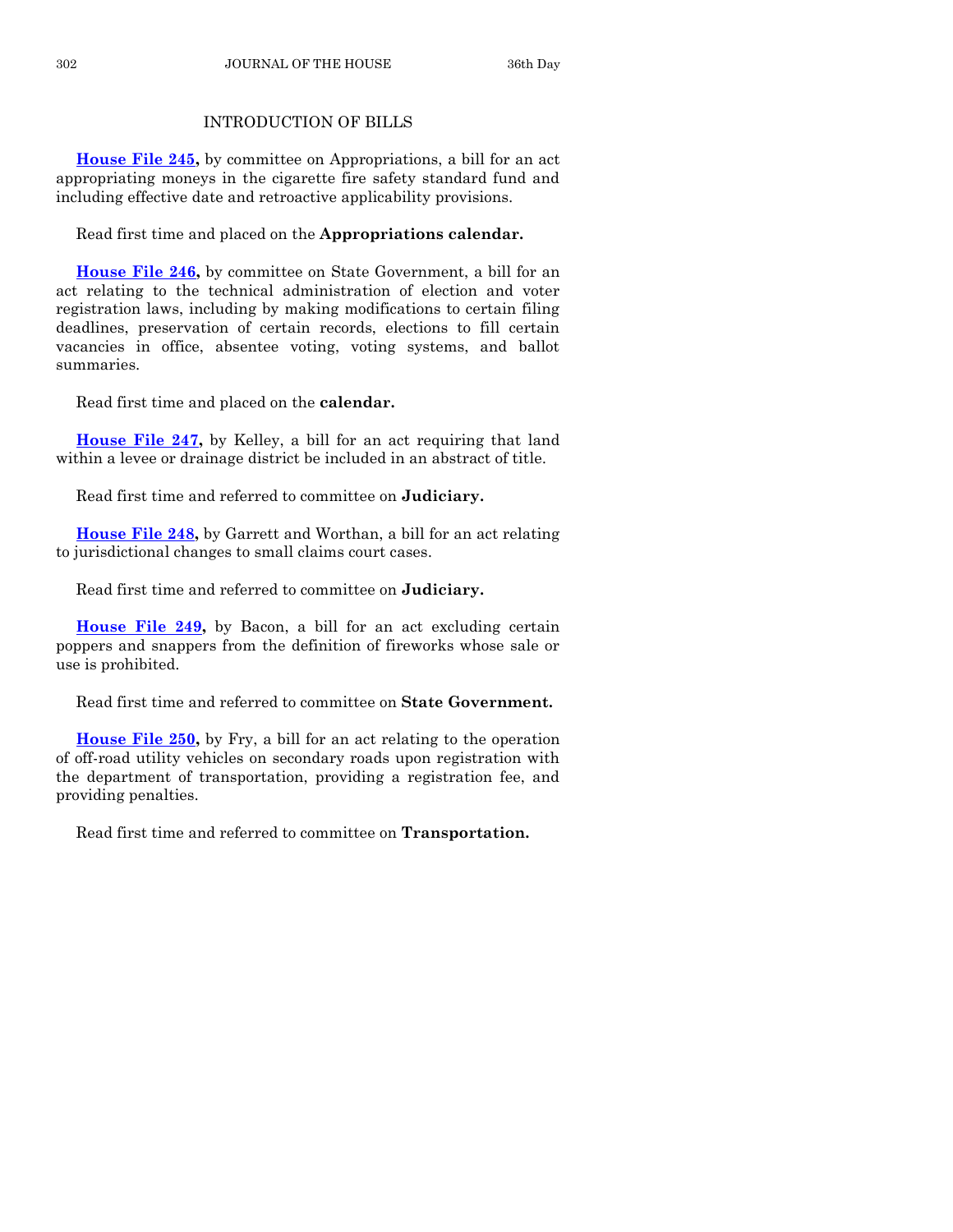**[House File 251,](http://coolice.legis.state.ia.us/Cool-ICE/default.asp?Category=billinfo&Service=Billbook&frame=1&GA=85&hbill=HF251)** by Kelley, a bill for an act relating to state military service by providing mortgage foreclosure and real estate protections for certain military service members.

Read first time and referred to committee on **Veterans Affairs.**

**[House File 252,](http://coolice.legis.state.ia.us/Cool-ICE/default.asp?Category=billinfo&Service=Billbook&frame=1&GA=85&hbill=HF252)** by committee on Agriculture, a bill for an act relating to beginning farmers by modifying the agricultural assets transfer tax credit, providing a custom farming contract tax credit, and terminating the agricultural loan assistance program, and including effective date and retroactive applicability provisions.

Read first time and referred to committee on **Ways and Means.**

The House stood at ease at 5:15 p.m., until the fall of the gavel.

The House resumed session at 7:44 p.m., Speaker Paulsen in the chair.

#### HOUSE STUDY BILL COMMITTEE ASSIGNMENTS

#### **[H.S.B. 150](http://coolice.legis.state.ia.us/Cool-ICE/default.asp?Category=billinfo&Service=Billbook&frame=1&GA=85&hbill=HSB150) Ways and Means**

Relating to property taxation by establishing and modifying property assessment limitations, providing for commercial and industrial property tax replacement payments, making appropriations, and including effective date and retroactive applicability provisions.

#### **[H.S.B. 151](http://coolice.legis.state.ia.us/Cool-ICE/default.asp?Category=billinfo&Service=Billbook&frame=1&GA=85&hbill=HSB151) Commerce**

Relating to matters under the purview of the banking division of the department of commerce.

#### **[H.S.B. 152](http://coolice.legis.state.ia.us/Cool-ICE/default.asp?Category=billinfo&Service=Billbook&frame=1&GA=85&hbill=HSB152) Human Resources**

Relating to record checks of prospective and current health care employees and certain students.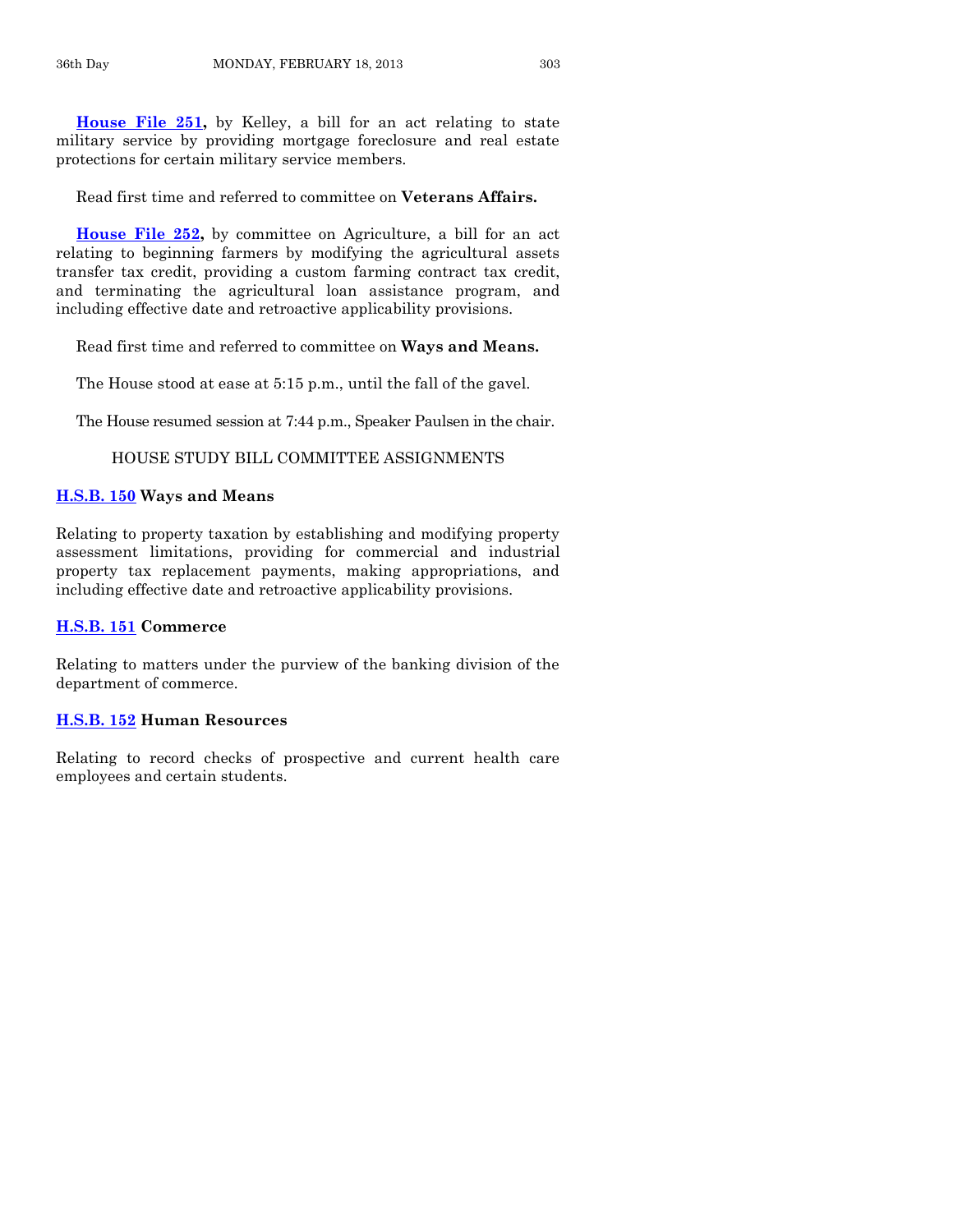# **[H.S.B. 153](http://coolice.legis.state.ia.us/Cool-ICE/default.asp?Category=billinfo&Service=Billbook&frame=1&GA=85&hbill=HSB153) Human Resources**

Relating to the respiratory syncytial virus season and the coverage of prescription drugs that protect against the respiratory syncytial virus under the medical assistance program.

# SUBCOMMITTEE ASSIGNMENTS

# **[House Joint Resolution 8](http://coolice.legis.state.ia.us/Cool-ICE/default.asp?Category=billinfo&Service=Billbook&frame=1&GA=85&hbill=HJR8)**

Human Resources: Fry, Chair; Heddens and Landon.

## **[House File 98](http://coolice.legis.state.ia.us/Cool-ICE/default.asp?Category=billinfo&Service=Billbook&frame=1&GA=85&hbill=HF98)**

Ways and Means: Windschitl, Chair; Gaskill and Sands.

# **[House File 111](http://coolice.legis.state.ia.us/Cool-ICE/default.asp?Category=billinfo&Service=Billbook&frame=1&GA=85&hbill=HF111)**

Ways and Means: Stanerson, Chair; Moore and Muhlbauer.

## **[House File 177](http://coolice.legis.state.ia.us/Cool-ICE/default.asp?Category=billinfo&Service=Billbook&frame=1&GA=85&hbill=HF177)**

Natural Resources: J. Smith, Chair; Fisher, Hall, Hanson and Rayhons.

#### **[House File 179](http://coolice.legis.state.ia.us/Cool-ICE/default.asp?Category=billinfo&Service=Billbook&frame=1&GA=85&hbill=HF179)**

Ways and Means: Windschitl, Chair; Riding and Sands.

#### **[House File 190](http://coolice.legis.state.ia.us/Cool-ICE/default.asp?Category=billinfo&Service=Billbook&frame=1&GA=85&hbill=HF190)**

Ways and Means: Windschitl, Chair; Sands and Thomas.

#### **[House File 195](http://coolice.legis.state.ia.us/Cool-ICE/default.asp?Category=billinfo&Service=Billbook&frame=1&GA=85&hbill=HF195)**

Ways and Means: Windschitl, Chair; Riding and Sands.

#### **[House File 217](http://coolice.legis.state.ia.us/Cool-ICE/default.asp?Category=billinfo&Service=Billbook&frame=1&GA=85&hbill=HF217)**

Human Resources: Garrett, Chair; Costello and M. Smith.

#### **[House File 218](http://coolice.legis.state.ia.us/Cool-ICE/default.asp?Category=billinfo&Service=Billbook&frame=1&GA=85&hbill=HF218)**

Human Resources: Forristall, Chair; Abdul-Samad and Lofgren.

#### **[House File 228](http://coolice.legis.state.ia.us/Cool-ICE/default.asp?Category=billinfo&Service=Billbook&frame=1&GA=85&hbill=HF228)**

Environmental Protection: J. Smith, Chair; Anderson and Gassman.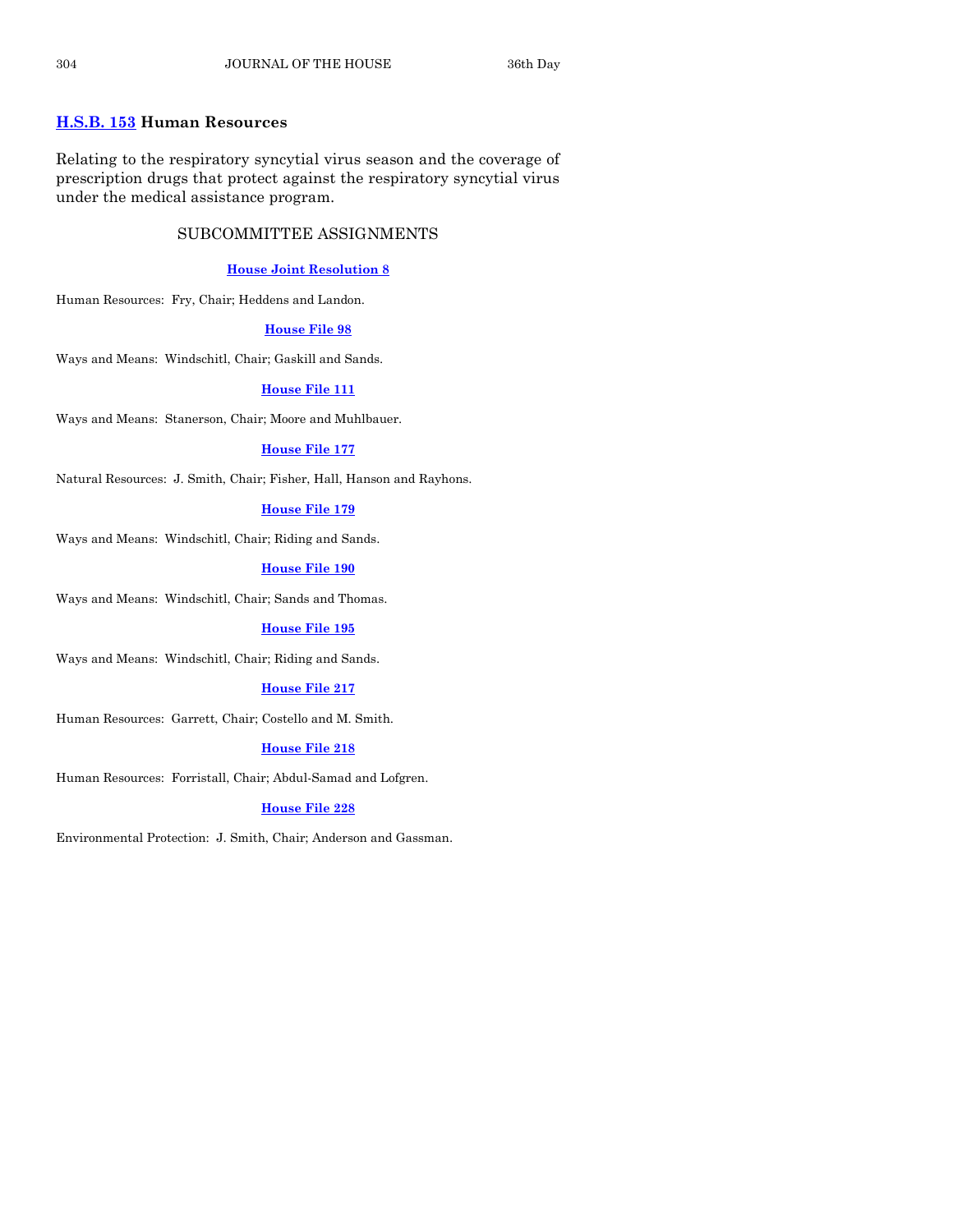#### **[House File 229](http://coolice.legis.state.ia.us/Cool-ICE/default.asp?Category=billinfo&Service=Billbook&frame=1&GA=85&hbill=HF229)**

Environmental Protection: Klein, Chair; Isenhart and Maxwell.

#### **[House File 230](http://coolice.legis.state.ia.us/Cool-ICE/default.asp?Category=billinfo&Service=Billbook&frame=1&GA=85&hbill=HF230)**

Human Resources: Forristall, Chair; Heddens and Lofgren.

#### **[House File 231](http://coolice.legis.state.ia.us/Cool-ICE/default.asp?Category=billinfo&Service=Billbook&frame=1&GA=85&hbill=HF231)**

Human Resources: Forristall, Chair; Abdul-Samad and Lofgren.

#### **[House File 232](http://coolice.legis.state.ia.us/Cool-ICE/default.asp?Category=billinfo&Service=Billbook&frame=1&GA=85&hbill=HF232)**

Human Resources: Forristall, Chair; Lofgren and Murphy.

#### **[House File 233](http://coolice.legis.state.ia.us/Cool-ICE/default.asp?Category=billinfo&Service=Billbook&frame=1&GA=85&hbill=HF233)**

Labor: Hanusa, Chair; Berry and Costello.

#### **[House File 235](http://coolice.legis.state.ia.us/Cool-ICE/default.asp?Category=billinfo&Service=Billbook&frame=1&GA=85&hbill=HF235)**

Ways and Means: Vander Linden, Chair; Isenhart and Windschitl.

#### **[House File 237](http://coolice.legis.state.ia.us/Cool-ICE/default.asp?Category=billinfo&Service=Billbook&frame=1&GA=85&hbill=HF237)**

Commerce: Cownie, Chair; Lykam and Soderberg.

#### **[House File 238](http://coolice.legis.state.ia.us/Cool-ICE/default.asp?Category=billinfo&Service=Billbook&frame=1&GA=85&hbill=HF238)**

Commerce: Cownie, Chair; Lykam and Soderberg.

#### **[House File 239](http://coolice.legis.state.ia.us/Cool-ICE/default.asp?Category=billinfo&Service=Billbook&frame=1&GA=85&hbill=HF239)**

Commerce: Cownie, Chair; Lykam and Soderberg.

#### **[House File 240](http://coolice.legis.state.ia.us/Cool-ICE/default.asp?Category=billinfo&Service=Billbook&frame=1&GA=85&hbill=HF240)**

Commerce: Cownie, Chair; Lykam and Soderberg.

#### **[House File 242](http://coolice.legis.state.ia.us/Cool-ICE/default.asp?Category=billinfo&Service=Billbook&frame=1&GA=85&hbill=HF242)**

Labor: Jorgensen, Chair; Forristall and Hunter.

#### **[House File 243](http://coolice.legis.state.ia.us/Cool-ICE/default.asp?Category=billinfo&Service=Billbook&frame=1&GA=85&hbill=HF243)**

State Government: Watts, Chair; Grassley and Hunter.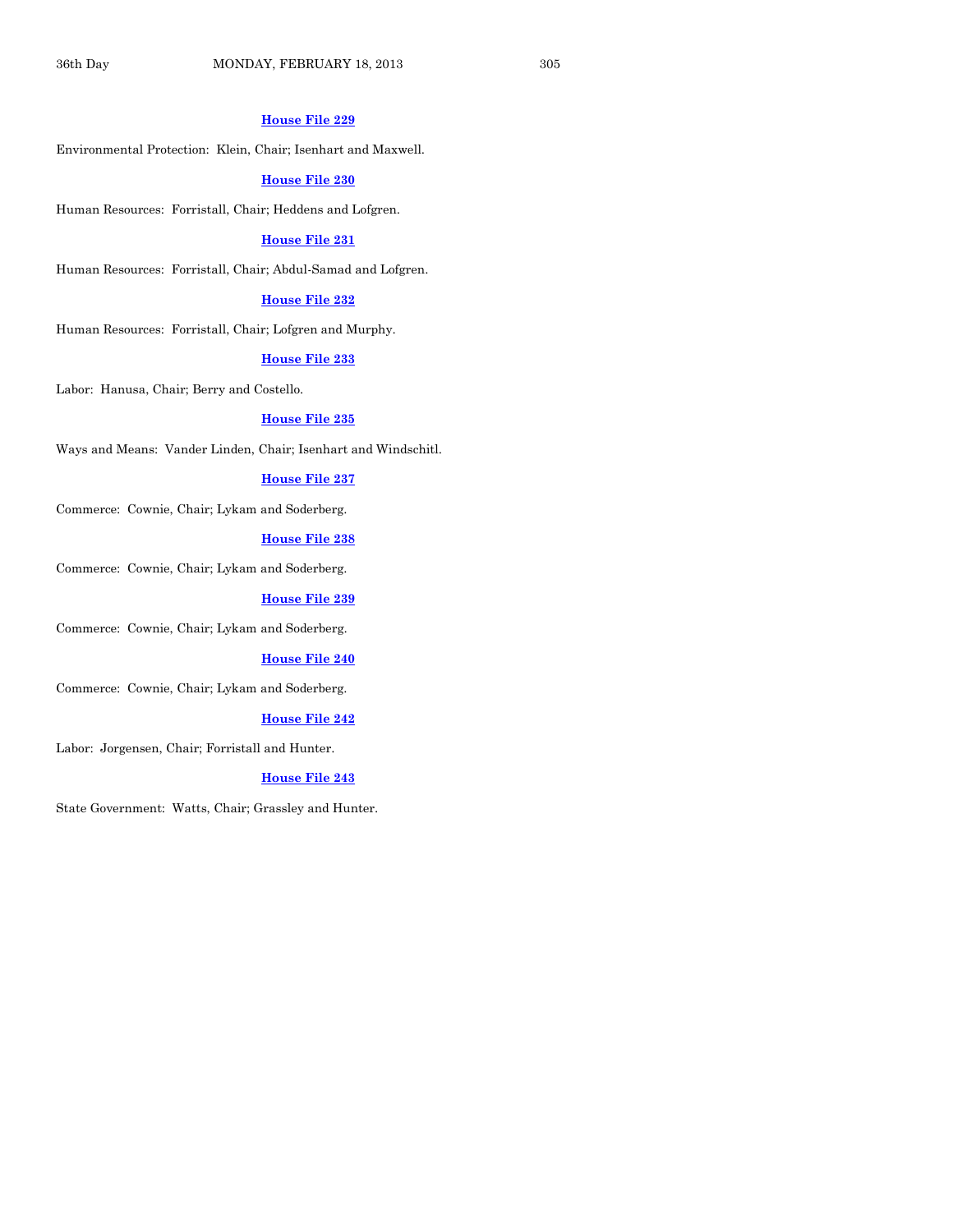# HOUSE STUDY BILL SUBCOMMITTEE ASSIGNMENTS

# **[House Study Bill](http://coolice.legis.state.ia.us/Cool-ICE/default.asp?Category=billinfo&Service=Billbook&frame=1&GA=85&hbill=HSB3) 3 Reassigned**

Human Resources: Forristall, Chair; Murphy and R. Taylor.

# **[House Study Bill 148](http://coolice.legis.state.ia.us/Cool-ICE/default.asp?Category=billinfo&Service=Billbook&frame=1&GA=85&hbill=HSB148)**

Human Resources: L. Miller, Chair; Anderson and Hess.

# **[House Study Bill 149](http://coolice.legis.state.ia.us/Cool-ICE/default.asp?Category=billinfo&Service=Billbook&frame=1&GA=85&hbill=HSB149)**

Human Resources: Fry, Chair; Anderson and Landon.

# **[House Study Bill 150](http://coolice.legis.state.ia.us/Cool-ICE/default.asp?Category=billinfo&Service=Billbook&frame=1&GA=85&hbill=HSB150)**

Ways and Means: Sands, Chair; Forbes, Forristall, Kearns, Landon, Oldson and Stanerson.

# **[House Study Bill 151](http://coolice.legis.state.ia.us/Cool-ICE/default.asp?Category=billinfo&Service=Billbook&frame=1&GA=85&hbill=HSB151)**

Commerce: J. Smith, Chair; Fisher and Hall.

# COMMITTEE RECOMMENDATIONS

MR. SPEAKER: The Chief Clerk of the House respectfully reports that the following committee recommendations have been received and are on file in the office of the Chief Clerk:

# CARMINE BOAL Chief Clerk of the House

# COMMITTEE ON EDUCATION

**Committee Bill** (Formerly [House Study Bill 88\)](http://coolice.legis.state.ia.us/Cool-ICE/default.asp?Category=billinfo&Service=Billbook&frame=1&GA=85&hbill=HSB88), relating to complaints filed with the board of educational examiners.

Fiscal Note: **No**

Recommendation: **Do Pass** February 18, 2013.

# COMMITTEE ON HUMAN RESOURCES

**Committee Bill** (Formerly [House Study Bill 46\)](http://coolice.legis.state.ia.us/Cool-ICE/default.asp?Category=billinfo&Service=Billbook&frame=1&GA=85&hbill=HSB46), relating to programs and services under the purview of the department on aging.

Fiscal Note: **No**

Recommendation: **Amend and Do Pass** February 18, 2013.